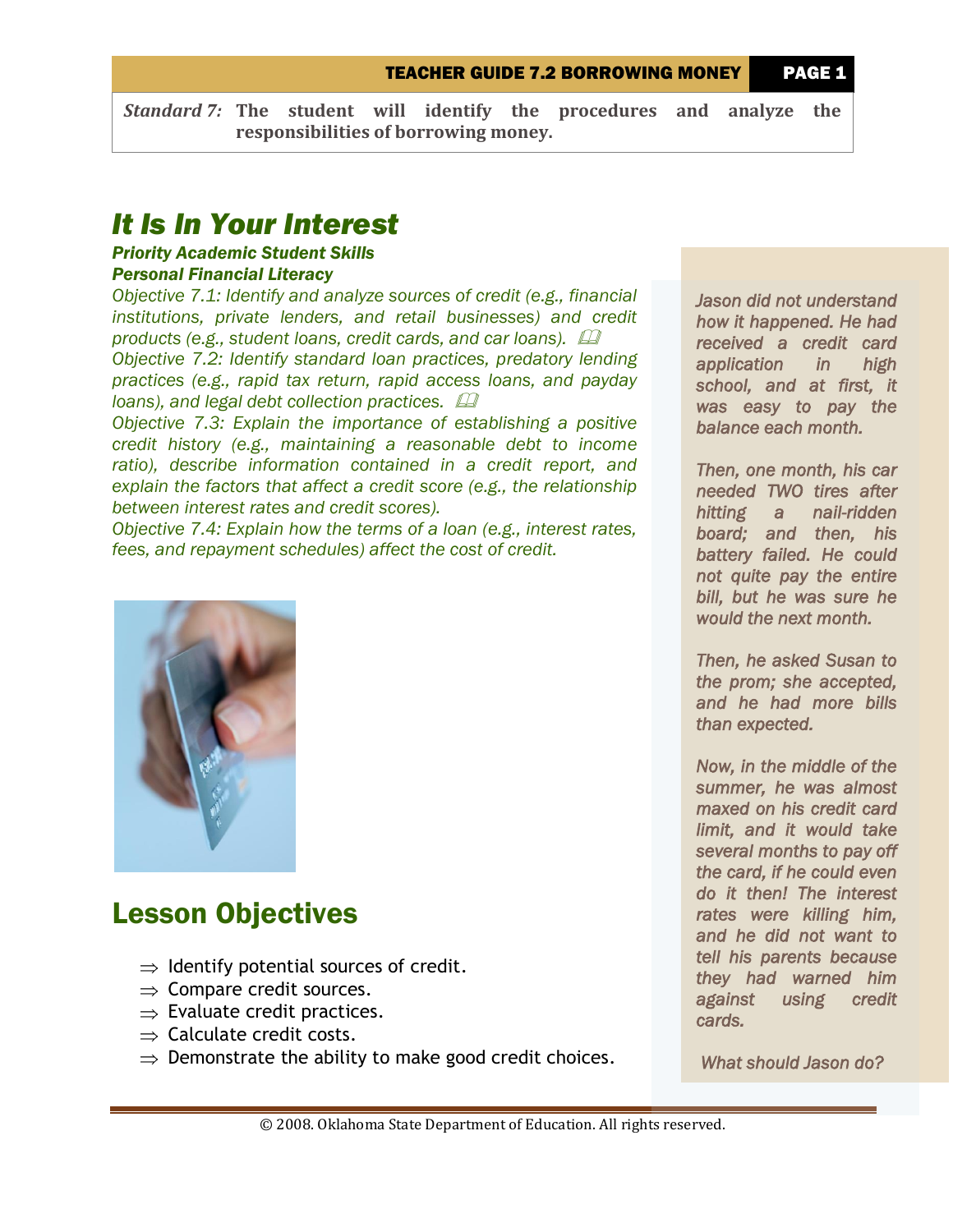# Personal Financial Literacy Vocabulary

**Credit:** An agreement to provide goods, services, or money in exchange for future payments with interest by a specific date or according to a specific schedule. The use of someone else's money for a fee.

**Collateral:** Something of value (often a house or a car) pledged by a borrower as security for a loan. If the borrower fails to make payments on the loan, the collateral may be sold; proceeds from the sale may then be used to pay down the unpaid debt.

**Comparison shopping:** The process of seeking information about products and services to find the best quality or utility at the best price.

**Interest:** Payment for the use of someone else's money; usually expressed as an annual rate in terms of a percent of the principal (the amount owed).

**Installment credit:** A loan repaid with a fixed number of equal [payments.](http://www.investorwords.com/3634/payment.html)

**Interest rate:** The percentage rate of interest charged to the borrower or paid to a lender, saver, or investor.

**Loan agreement: A** type of contract between the borrower and the lender explaining the requirements of fulfilling the loan.

**Mortgage:** A long-term loan to buy real estate including land and the structures on it.

**Secured credit:** Credit with collateral (for example, a house or a car) for the lender.

**Noninstallment credit:** Single-payment loans and loans that permit the borrower to make irregular payments and to borrow additional funds without submitting a new credit application; also known as *revolving* or *open-end credit*.

**Unsecured credit:** Credit without collateral, such as credit cards.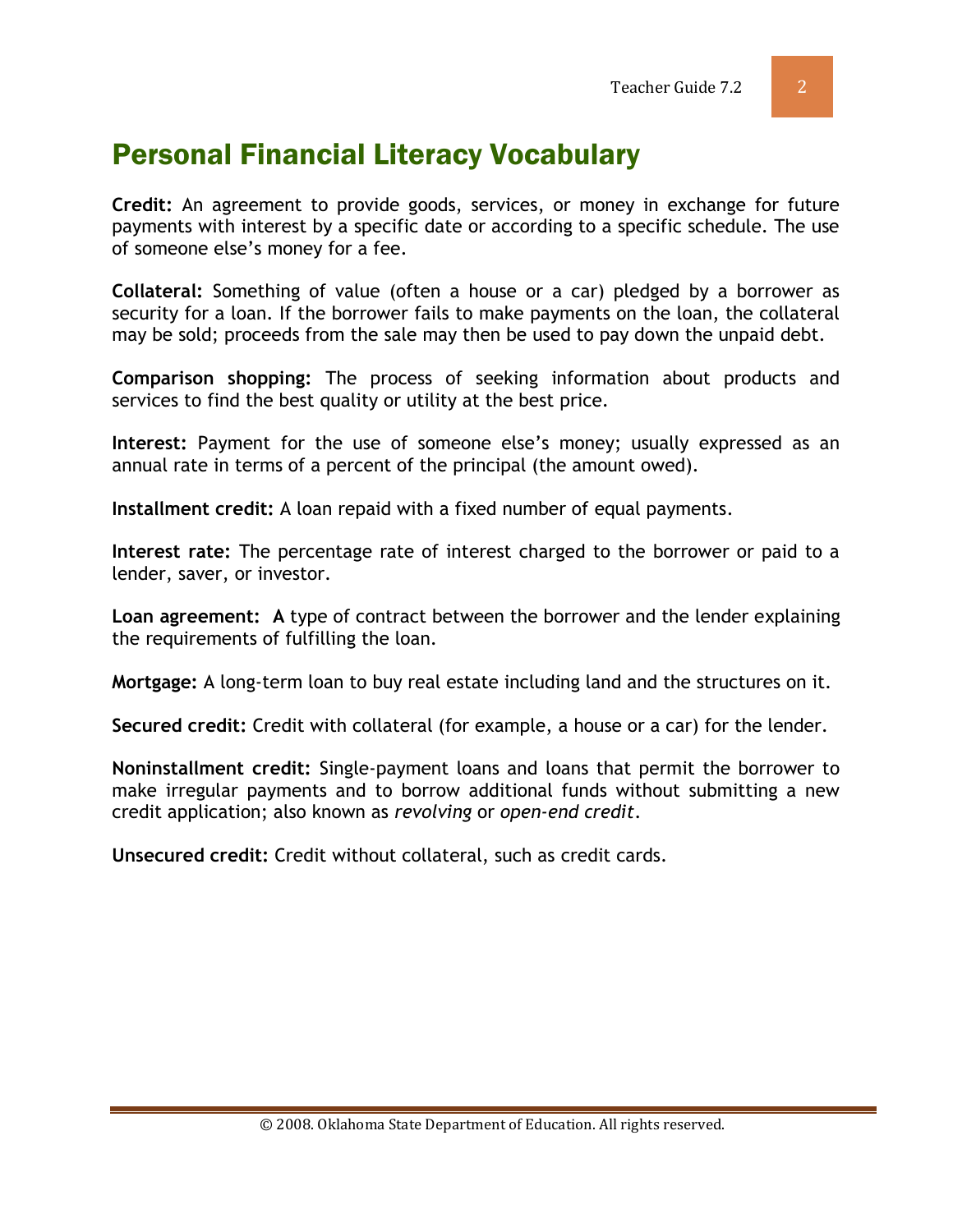## Introduction



If you can think of something to buy, you can find a lender to provide the money! But, not all lenders are the same. With so many different types of lenders, borrowers have a lot of options. Finding the best lender can be challenging, and it can make a big difference in the total amount you pay for your purchase. Poor credit choices are very costly and can continue causing problems for many years.

### Lesson

orrowing money is serious business. When shopping for a loan, it is important to compare lenders. The type of lender you choose determines many of the terms of Sorrowing money is serious business. When shopping for a loan, it is important to compare lenders. The type of lender you choose determines many of the terms of your loan agreement. Building a good relationship with your "banker" can be helpful in getting your loan. Traditional financial institutions such as banks and credit unions tend to have lower interest rates than other lenders. But that is not always the case.

The qualifications for borrowing money vary from lender to lender. Knowing the characteristics and requirements of different credit sources will help you make better choices when looking for a loan.

#### **PRESENTATION**

The multimedia slide presentation for this lesson outlines the content in this section. You may want to use it with your students, or print off the slides to use as lecture notes.



COMPLETE: Types of Lenders – Activity 7.2.1 Review student answers before continuing with this lesson.

In the box below, explain what you learned from this activity.

Answer: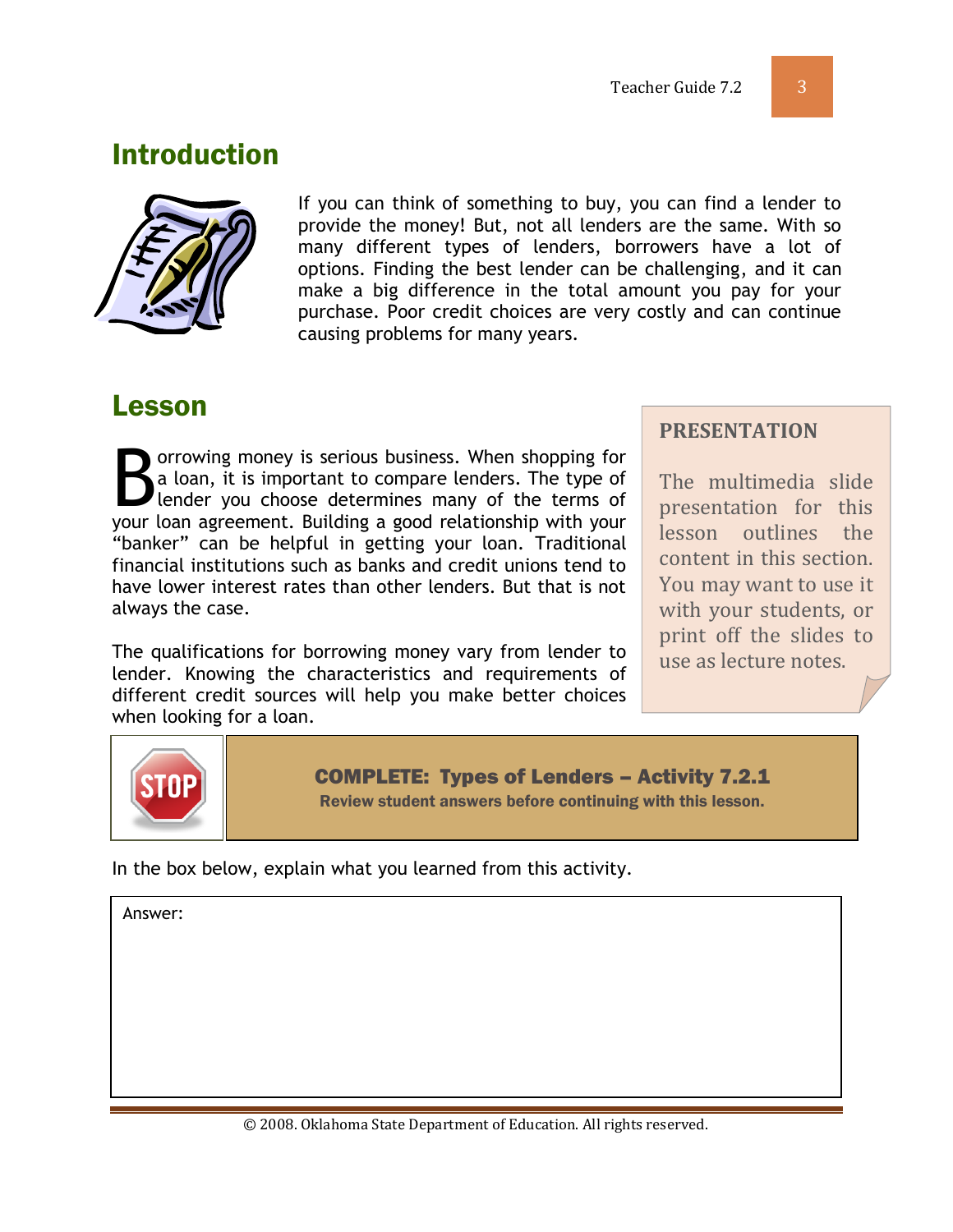#### Calculating Interest Rates

In its simplest form, the interest rate on a loan is calculated as the dollar amount of interest charged divided by the amount of money borrowed. For example, if you borrow \$1,000 that must be repaid at the end of one year at 6 percent interest, you would pay the \$1,000 plus \$60 in interest. (6% of \$1,000 is \$60)

Calculating interest on most loans, however, is more complex because few loans are repaid in just one year with just one payment. Most loans require you to make a series of payments for a specific amount of time. (Note: Interest rates on credit cards are more complex and discussed later in this lesson.)

Interest rates are always stated as APR, or the **annual percentage rate (**the percentage cost of credit on an annual basis, which must be disclosed by law). Suppose you decide to borrow that same \$1,000 at 6 percent and repay it in three months instead of one year. You would still pay back \$1,060 to the lender, but your APR would be different because interest rates are calculated for the entire year.

To find your APR, follow these steps:

1. Divide the number of months in the year (12) by the number of months you are borrowing the money (3 in this example).

 $12/3 = 4$ 

2. Multiply the rate of interest paid (6 percent in this example) by 4 (the answer in step 1).

$$
6 \times 4 = 24
$$

Your annual rate of interest for this loan is a whopping 24 percent!

Now, suppose you borrow \$1,000 for two years at 6 percent.

1. Divide the number of months in the year (12) by the numbers of months you are borrowing the money (now, it is 24).

 $12/24 = 5$ 

2. Multiply the rate of interest paid (again, it is 6 percent) by .5.

 $6 \times .5 = 3$ 

Your annual rate of interest for this loan is only 3 percent.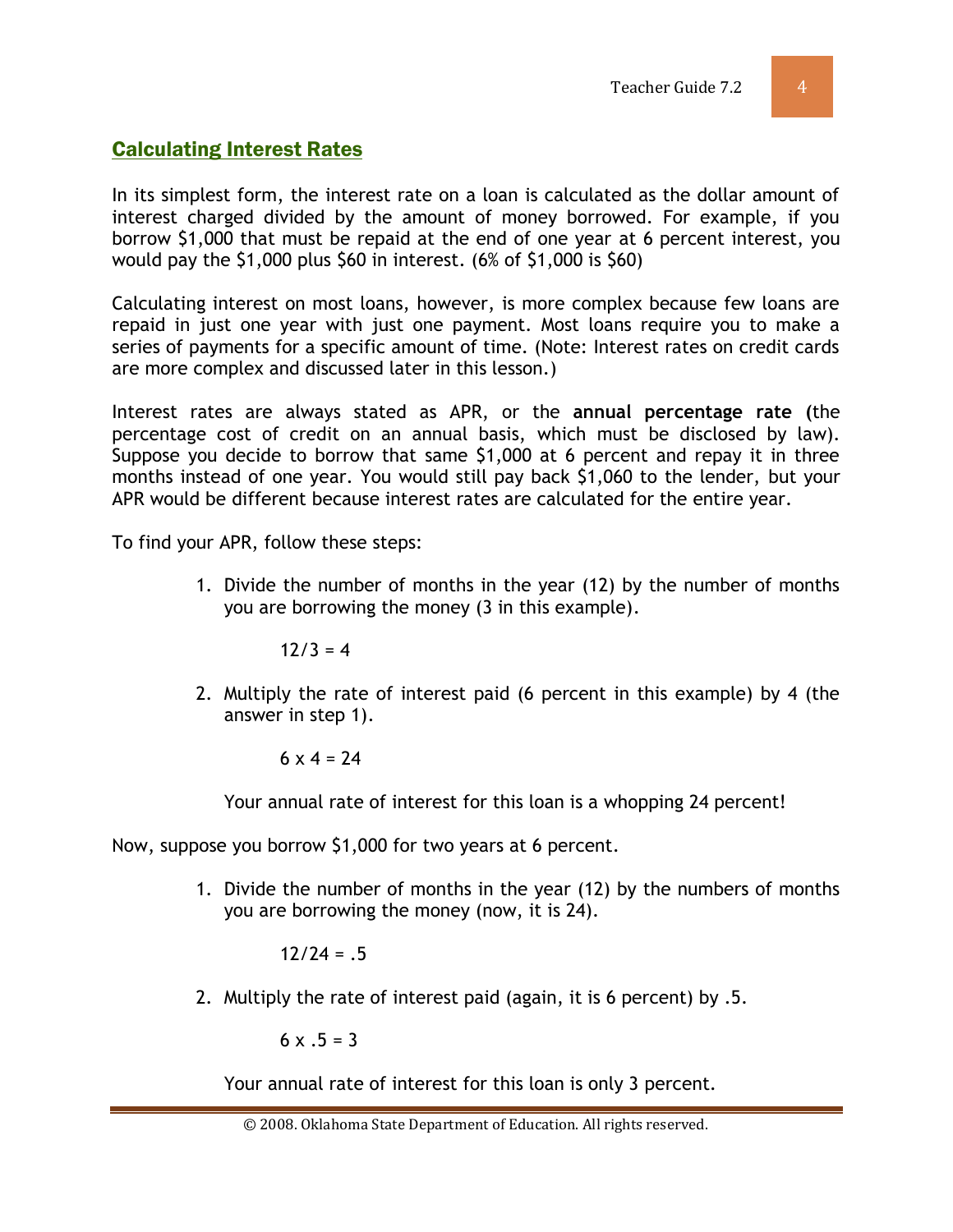The APR does not reflect the total amount of interest paid in one year. Instead, it simply standardizes rates so you can compare them from one year to the next.

The annual percentage rate (APR) is the effective rate of interest that is charged on an **installment loan**, a loan that is repaid with a fixed number of periodic equal-sized payments. Most loans from banks, retail stores, and other lenders are installment loans.

Thanks to the *Truth in Lending Act* in 1969, lenders are required to report the APR in boldface type on the front page of all loan contracts. This law also requires lenders to disclose the terms and conditions of the loan when you borrow the money.

Even with the legislation, APR can be calculated in different ways and can sometimes cause confusion. That is the reason borrowers should read all of the fine print before signing any loan agreements and ask questions until they are comfortable with the terms. It is too late for questions after signing the papers.

#### Calculating Interest Rates on Credit Cards

Credit card interest rates are generally computed on the **average daily balance**. The lender multiplies this amount by the **periodic interest rate** to calculate how much interest you owe for the month. For example, if your total of daily balances equals \$3,000 for a 30-day period, your average daily balance is \$100. If the periodic interest rate is 12% (1% monthly), your interest expense for the month is \$1.

Most credit card companies give you a grace period before adding interest to new charges. A grace period is usually about 20 days and may apply only if you pay your balance in full.

Interest rates on credit cards range from very low (even as low as zero percent on special offers) to very high (over 25 percent). Because credit cards are open-ended, card companies can increase your interest rate at any time and for almost any reason. Most card companies will notify you about 30 days in advance if they are changing the terms, so it is important to read any information sent by your lender. If you choose not to pay the higher interest rate, then you are expected to pay the credit card in full within those 30 days.

CALCULATING INTEREST To determine your **average daily balance,** add your daily balances for each day in a billing period, which is usually 30 days. Divide by the number of days in the billing period.

● ● ●

The **periodic interest rate** is the fractional amount of an annual interest rate. It is used to calculate interest for a period shorter than a year.

● ● ●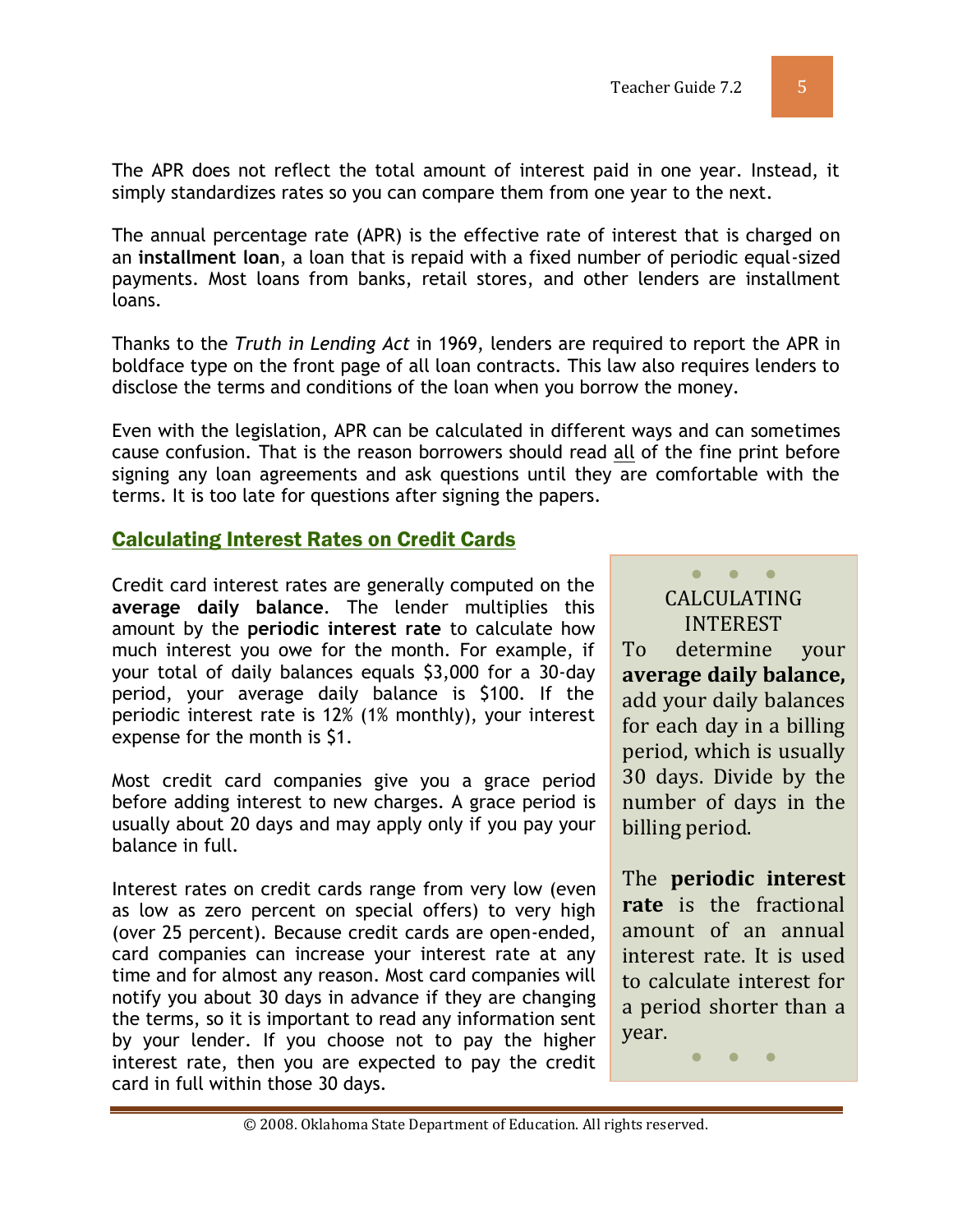#### Making Minimum Payments

The minimum payment on credit card debt is a percentage of your current balance. The good news is that the minimum payment drops as your balance is paid; the bad news is that making only minimum payments means you will be paying a lot of interest for a long time—greatly increasing the cost of the goods and services you purchased.

Minimum payments on credit cards are determined by the credit card company and vary from card to card. Suppose you have a balance of \$2,400 on your credit card; you pay 15 percent interest on the balance, and your credit card company requires a 2

percent minimum payment. To calculate your minimum payment, multiply the balance by the minimum payment percent:  $$2,400 \times .02 = $48$ . \$48 is your minimum payment.

However, part of that payment goes to pay the interest and part of it goes to pay down the total amount of the purchases. If you divide your interest rate (15) by the number of months in a year (12) and multiply that by your balance (\$2,400), you can determine how much of the payment is interest.  $(.15/12) \times $2,400 = $30$ 

*When making credit card payments, pay more than the minimum balance! When possible, pay off your credit card bill each month to eliminate interest charges.*

Your minimum payment is \$48, and your interest payment is \$30, which means you are only paying \$18 a month for the charges on your credit card. Next month, your balance will be \$2,400 - \$18, or \$2,384.

At this rate, it will take you 288 months to pay off your credit card, and you will have paid \$3,456.59 in interest. 288 months is only 24 years!!! And, you can do it ONLY if you do not charge anything else on your credit card.

Remember, other fees and charges may be added to your bill if you are late with a payment, exceed the maximum credit limit, purchase credit insurance, or other circumstances.

Here is a good rule to follow: If you cannot afford to pay off your credit card bill each month, then rethink your decision to charge your purchase. Only you can weigh the cost of buying on credit against the benefit of having it today.

© 2008. Oklahoma State Department of Education. All rights reserved.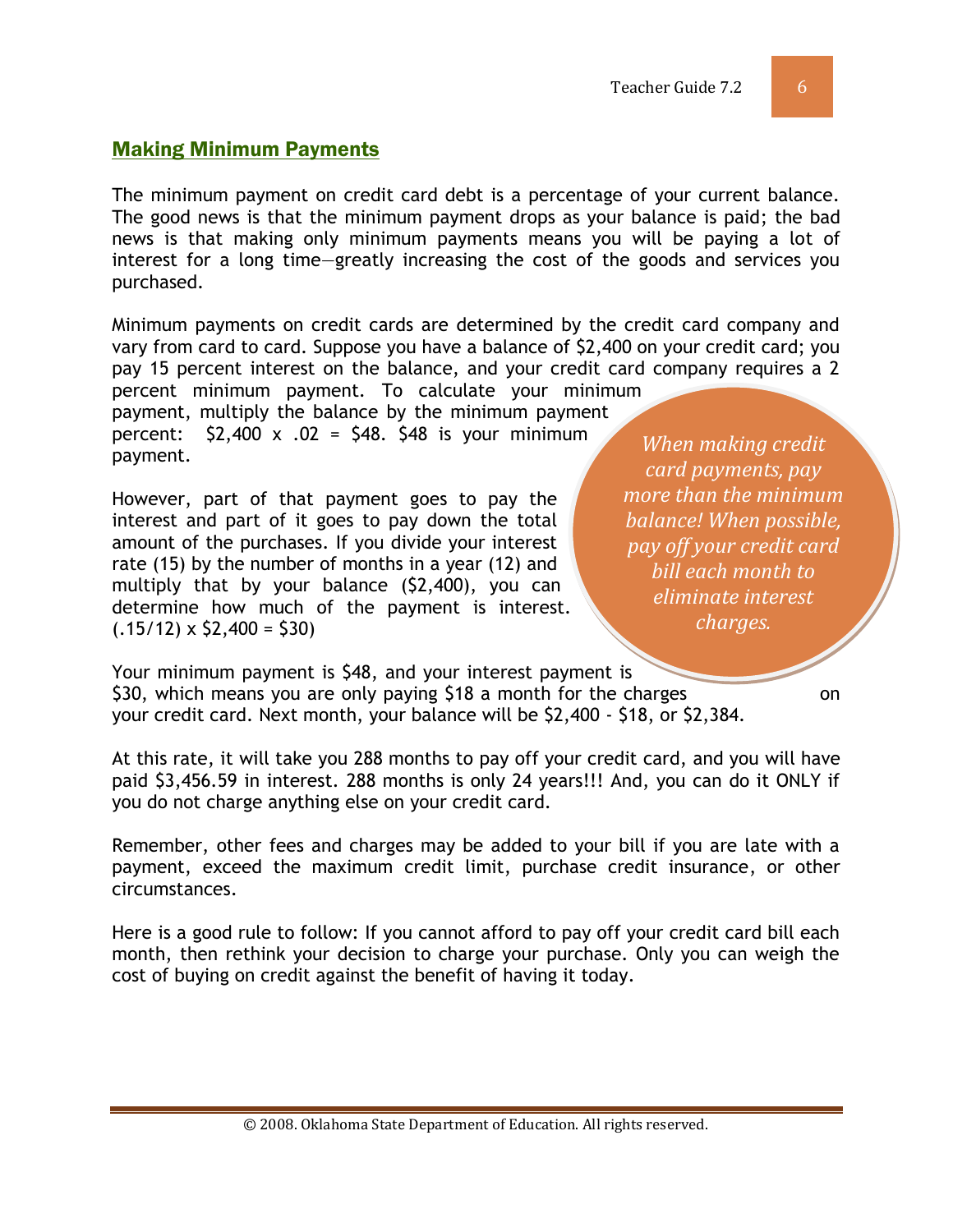In the box below, describe the most important things you have learned from this lesson.



Has the lesson changed the way you think about credit? Why or why not?

# Conclusion

While borrowing money is convenient, it is also expensive. Making good choices about borrowing includes borrowing only what you need, understanding the terms of the loan, and choosing the best lender. Knowing what is expected of you and the lending company will help prevent future problems.

*The first thing Jason should do is quit spending! The only way to get out of debt is to stop accumulating more of it.* 

*The second thing Jason should do is talk to his parents. He should explain what happened and what he plans to do to pay off the credit card.* 

*He may need to get an extra job or find a way to cut his expenses so he can pay his credit card bill. Either way, he will be glad he did—and so will his parents.* 

*Jason is not the only person to have this problem, and he will not be the last. That is why it is important to take control of your spending, instead of having it control you.*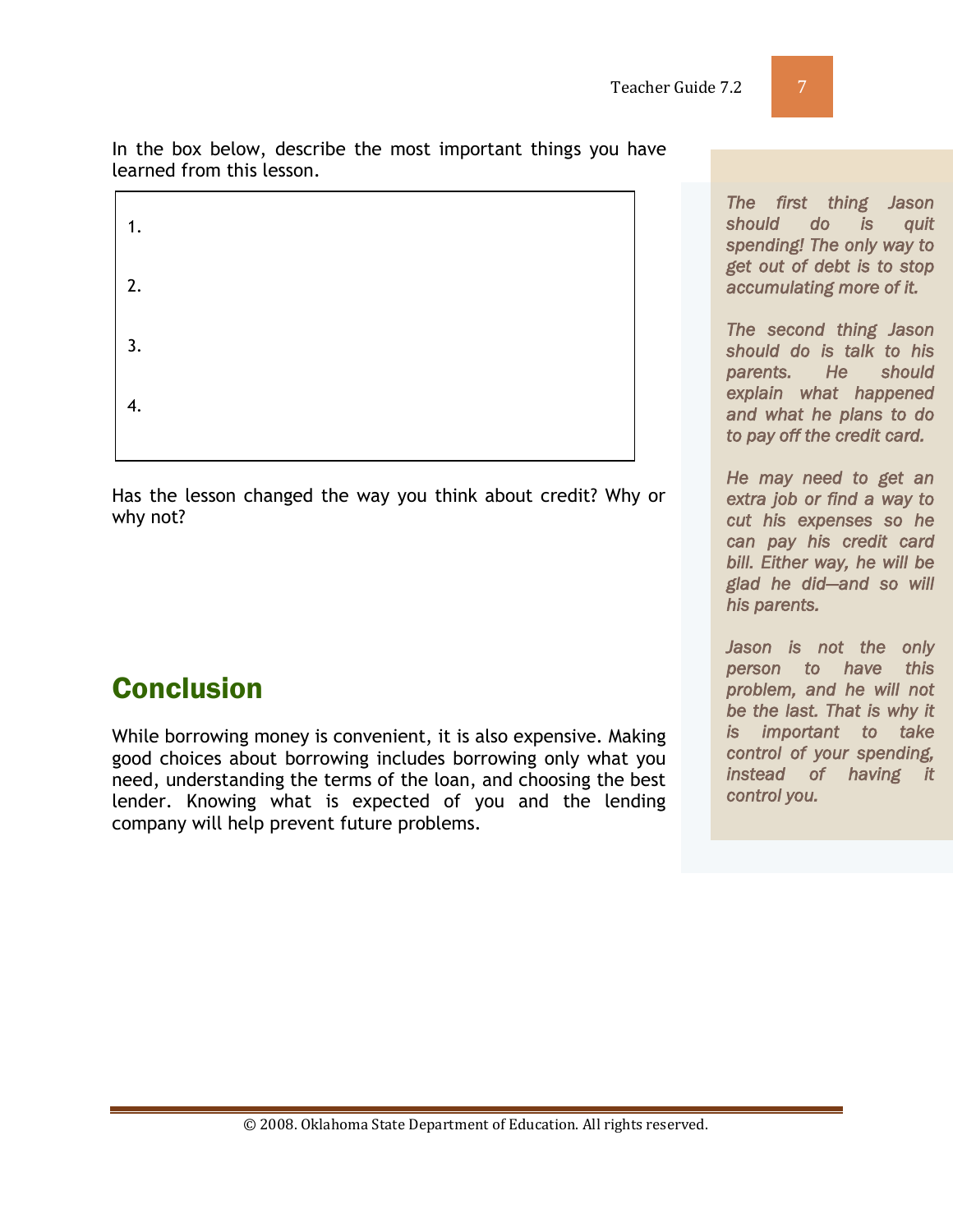Name: The contract of the Class Period:  $\Box$  Class Period:  $\Box$  and  $\Box$  and  $\Box$  and  $\Box$  and  $\Box$  and  $\Box$  and  $\Box$  and  $\Box$  and  $\Box$  and  $\Box$  and  $\Box$  and  $\Box$  and  $\Box$  and  $\Box$  and  $\Box$  and  $\Box$  and  $\Box$  and  $\Box$  and

# It Is In Your Interest Review Lesson 7.2

#### Answer the following questions and give the completed lesson to your teacher to review.

- 1. Which of the following types of lenders offers loans to high risk customers for very high fees?
	- a. Payday Loan Companies
	- b. Credit Card Cash Advance
	- c. Home Equity Bank Loans
	- d. Credit Unions
- 2. What is the definition of a periodic interest rate?
	- a. Annual interest rate
	- b. Fractional amount of the daily interest rate
	- c. Fractional amount of an annual interest rate
	- d. Annual interest rate divided by the daily interest rate
- 3. What is the definition of a minimum payment?
	- a. One twelfth of your total balance
	- b. A percentage of your current balance
	- c. The dollar amount required to avoid foreclosure
	- d. The dollar amount specified in the *Truth in Lending Act*
- 4. Interest rates on credit cards
	- a. are the same for everyone.
	- b. vary depending upon several factors.
	- c. vary based on a person's age and income.
	- d. are the same, regardless of which company issues them.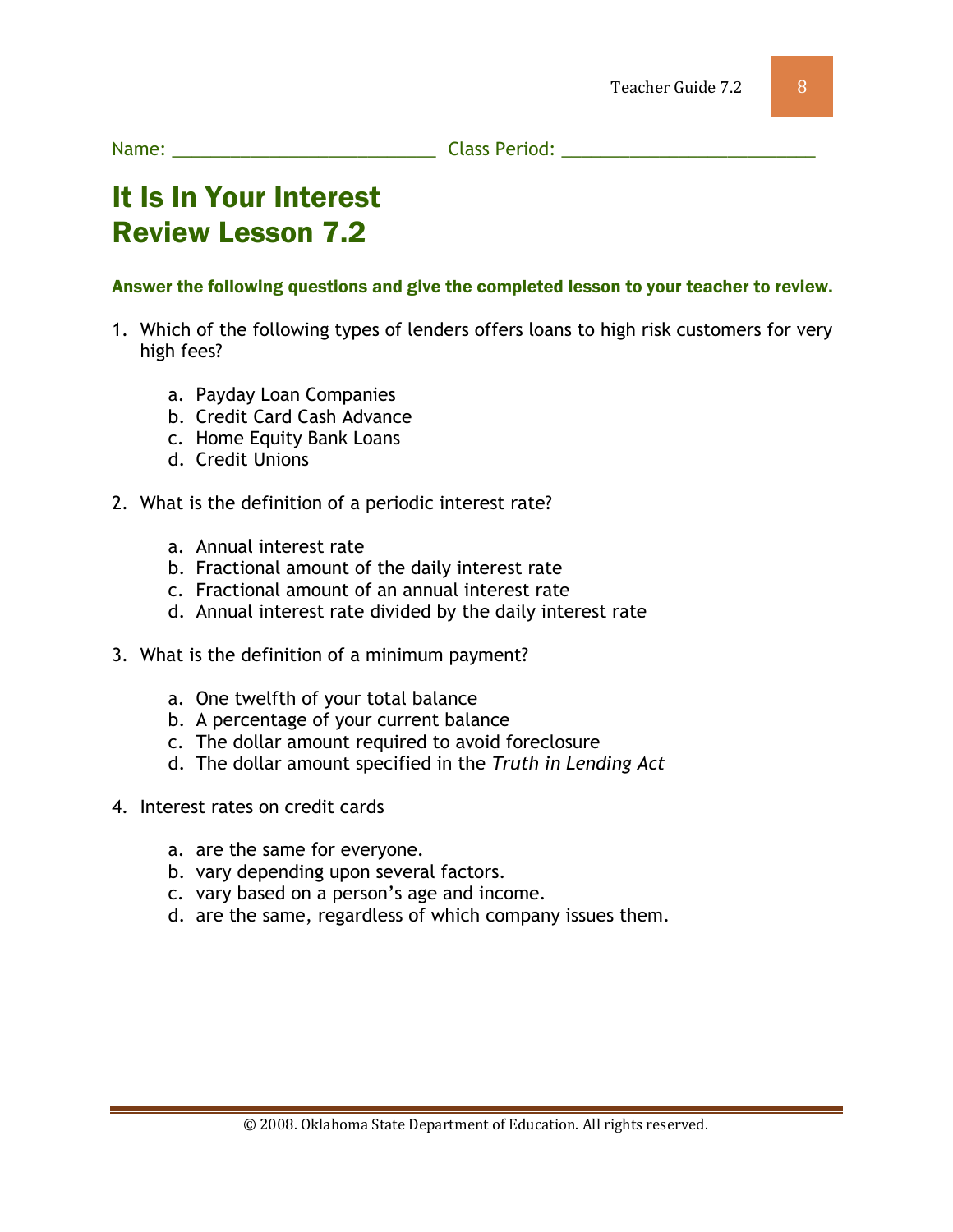Name: \_\_\_\_\_\_\_\_\_\_\_\_\_\_\_\_\_\_\_\_\_\_\_\_\_\_\_ Class Period: \_\_\_\_\_\_\_\_\_\_\_\_\_\_\_\_\_\_\_\_\_\_\_\_\_\_

# Types of Lenders – Activity 7.2.1

When borrowing money, you have many choices. Following are some of the different kinds of lenders available. You can borrow from them as long as you meet their requirements. However, not all lenders are the same. Interest rates, terms of the loan, and other factors will vary from lender to lender. Before borrowing, be sure you comparison shop to find the best deal.

#### **Commercial Banks**

Commercial banks generally offer a greater variety of credit than other lenders, including credit cards, lines of credit, term loans, and installment loans—both on a secured or an unsecured basis. Most banks make loans for several purposes: buying cars, boats, real estate, and homes; taking vacations; paying off other loans; investing in a business; paying taxes; or many other reasons. As a general rule, banks tend to be rather selective, choosing to make loans to individuals and businesses with established credit histories. While most banks prefer that you have an account with them before seeking a loan, it is not required.

#### **Credit Unions**

Credit unions are cooperative associations that hold deposits and make loans to their members. To borrow money from a credit union, you must meet their membership requirements and purchase a credit union share to activate your membership and use their services. Credit unions are similar to commercial banks, offering most types of consumer credit. Their rates are often lower than banks, primarily due to differences in structure and federal requirements. Also, they tend to specialize in individual loans rather than commercial or business loans, and they tend to make smaller loans than most banks.

#### **Consumer Finance Companies**

Consumer finance companies primarily make installment loans and second mortgages. They also make a large number of debt consolidation loans, especially to high-risk customers. Financial companies are generally more willing to make relatively small loans that most banks avoid because of the risk and expense. They are also more willing to approve loans for applicants with poor or no credit histories than banks or credit unions; however, the interest rates they charge are also much higher. In addition, they tend to charge higher fees and require collateral for many of their loans.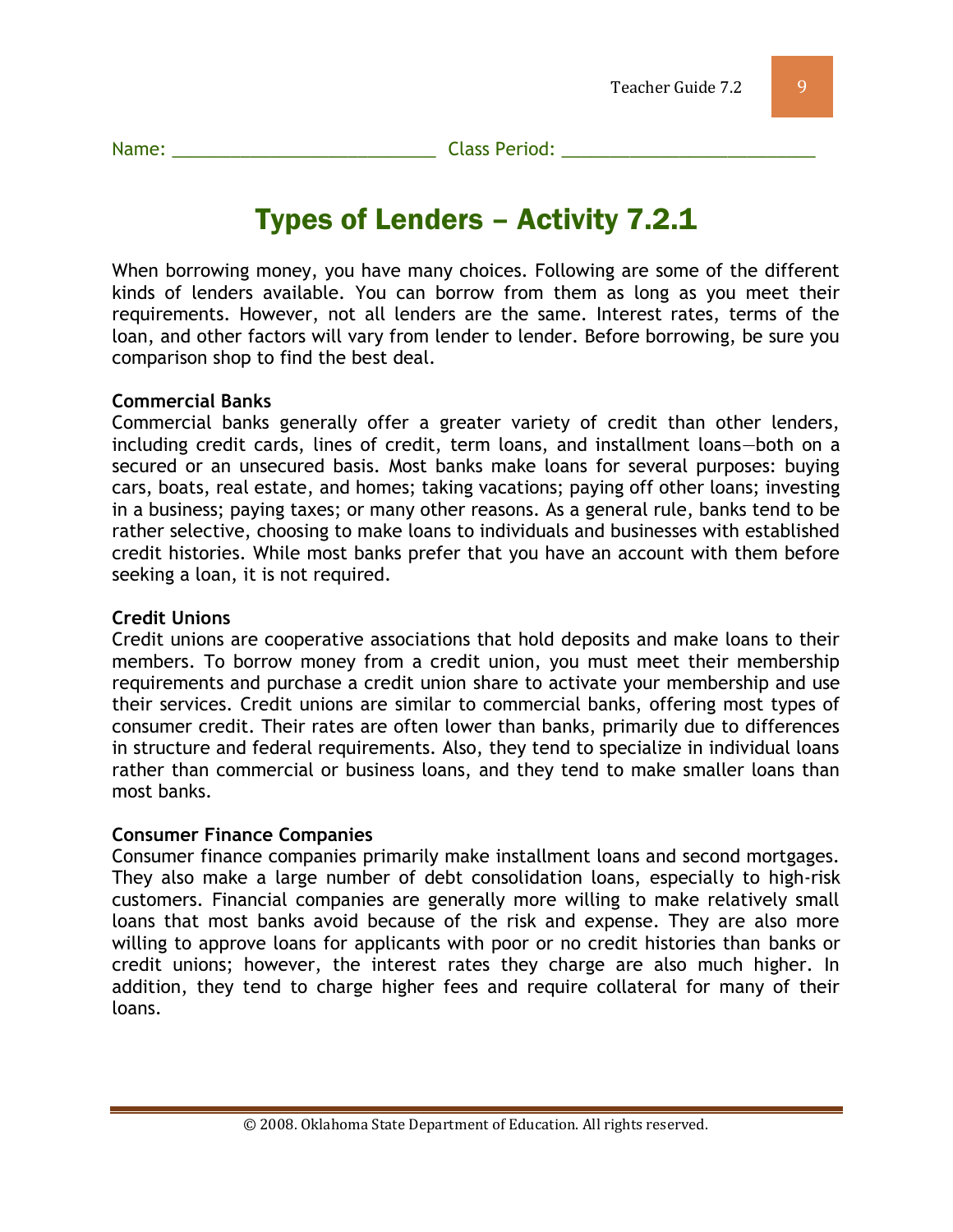#### **Sales Finance Companies**

Sales finance companies were formed to lend money to customers of an associated company. For example, Ford Motor Credit Company provides loans if you want to buy a vehicle at a Ford dealership. Oftentimes, sales finance companies offer borrowers special interest rates or financing offers to stimulate business at the associated company. In those cases, their loans tend to have lower interest rates than similar loans from banks or credit unions. Loans from sales finance companies are generally convenient and relatively easy to get, and unless they are offering special incentives, you may pay higher rates than borrowing from other sources.

#### **Life Insurance Companies**

While you may not think about borrowing from a life insurance company, it can be a good source of funds if you own a policy with cash value. Life insurance loans have relatively low interest rates compared to rates at other types of lenders. If you decide to borrow against your insurance policy, however, any unpaid loan amount will be deducted from the face value when disbursed to the beneficiaries.

#### **Brokerage Firms**

Brokerage firms are a source of credit for investors who have securities on deposit in a margin account. A margin account allows you to borrow money to buy stocks, but the funds may also be used for other purposes. The maximum you can borrow depends upon the market value of your investments and the amount the brokerage firm is willing to lend. You may also have to use your securities as collateral for the loan.

#### **Pawnbrokers**

Pawnbrokers offer short-term, single-payment loans secured by the personal property you leave with the lender. If you do not repay your loan and the interest by the due date, pawnbrokers can sell your property to get their money. While they provide quick access to cash for people with bad credit or with no other source of funds, borrowing from a pawnbroker tends to be extremely expensive because of the high interest rates they charge.

#### **Payday Lenders**

Payday lenders provide short-terms loans that will be repaid when you get your next paycheck. Generally, they are small loans for amounts between \$100 and \$500. However, the annual percentage rates are extraordinary — sometimes as high as 400%! Payday lenders are often used by individuals who have no other options because previous credit problems and low credit scores. In addition, people without bank accounts or those using check cashing services may use payday lenders because they have no relationship with any other lender. Some people view payday loans as a predatory lending practice because of unfair or abusive credit practices; however, others say they serve a purpose for those without any other options.